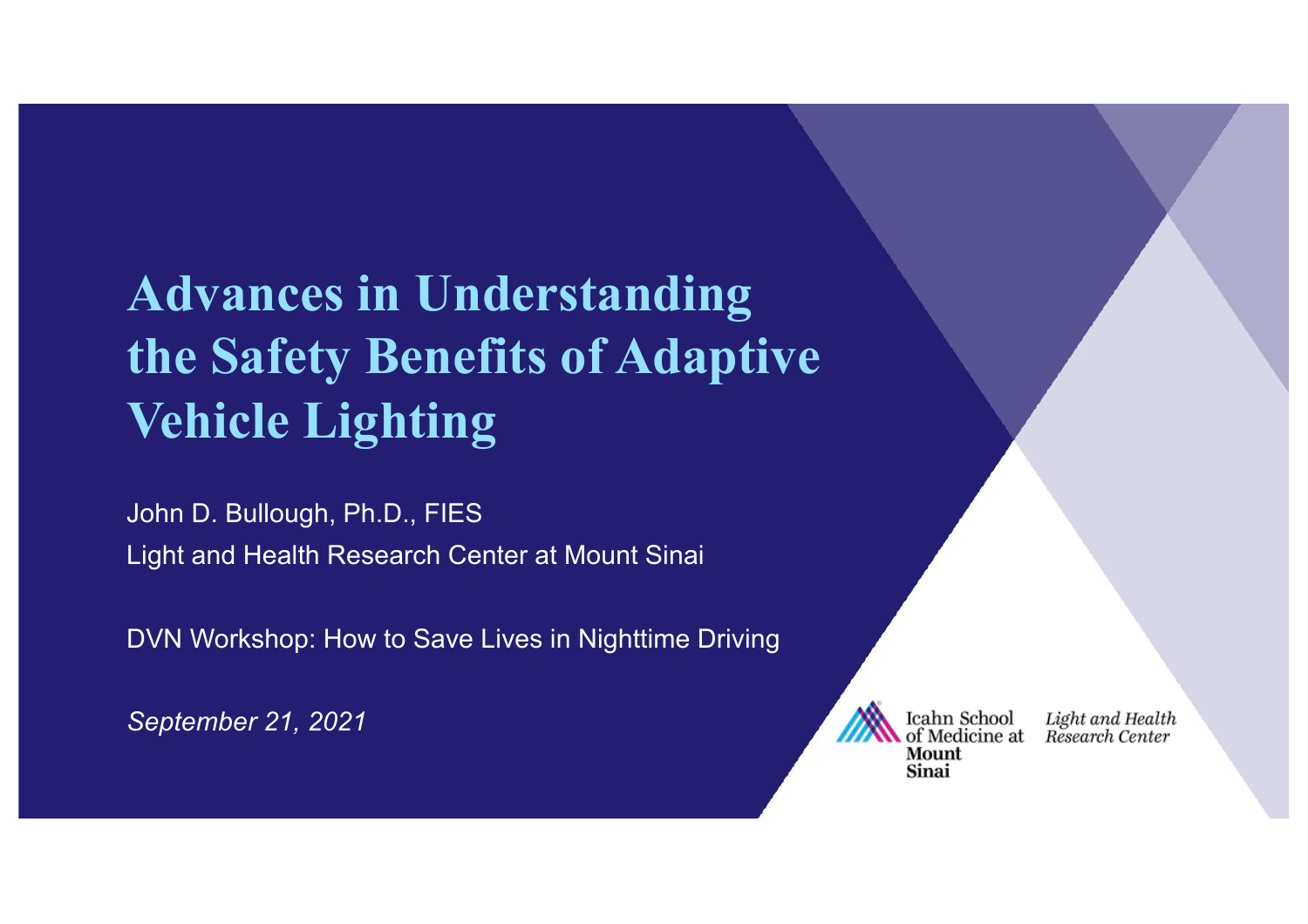## **Outline**

- Relative visual performance (RVP) model
- Empirical benefits of adaptive driving beam (ADB) headlights
- Visual performance analyses default and ADB scenarios
- Safety and other broader implications

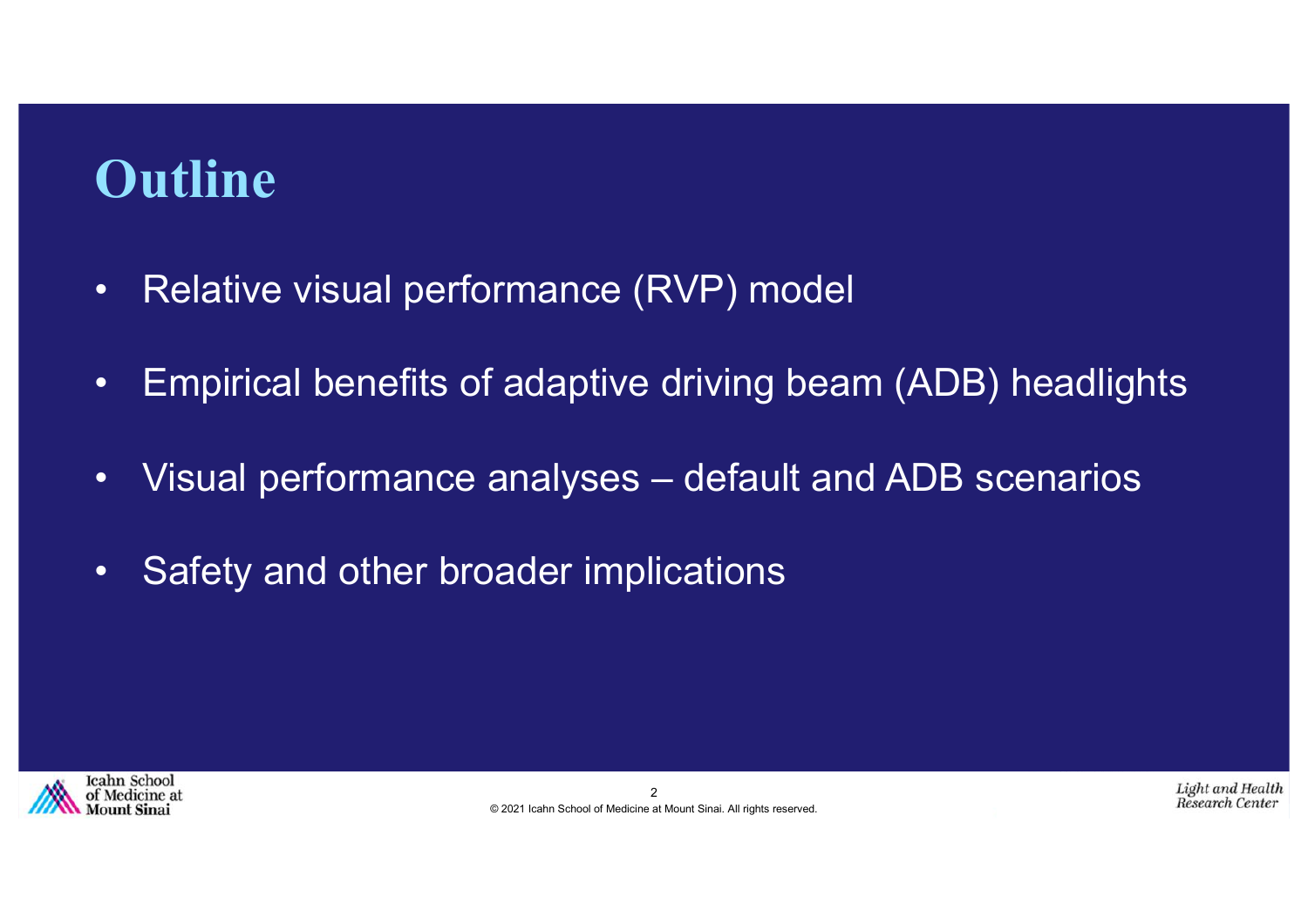# **Visual Performance in Driving**

- Nighttime driving is an inherently visual task
	- § "The visual sense is the source of the most important information required in the performance of the driving task." (CIE Report No. 100, 1992)
- Visual performance characterizes the speed and accuracy of visual processing
- Relative visual performance (RVP) is influenced by:
	- **•** Light level
	- Contrast
	- § Size
	- Age (indirectly)



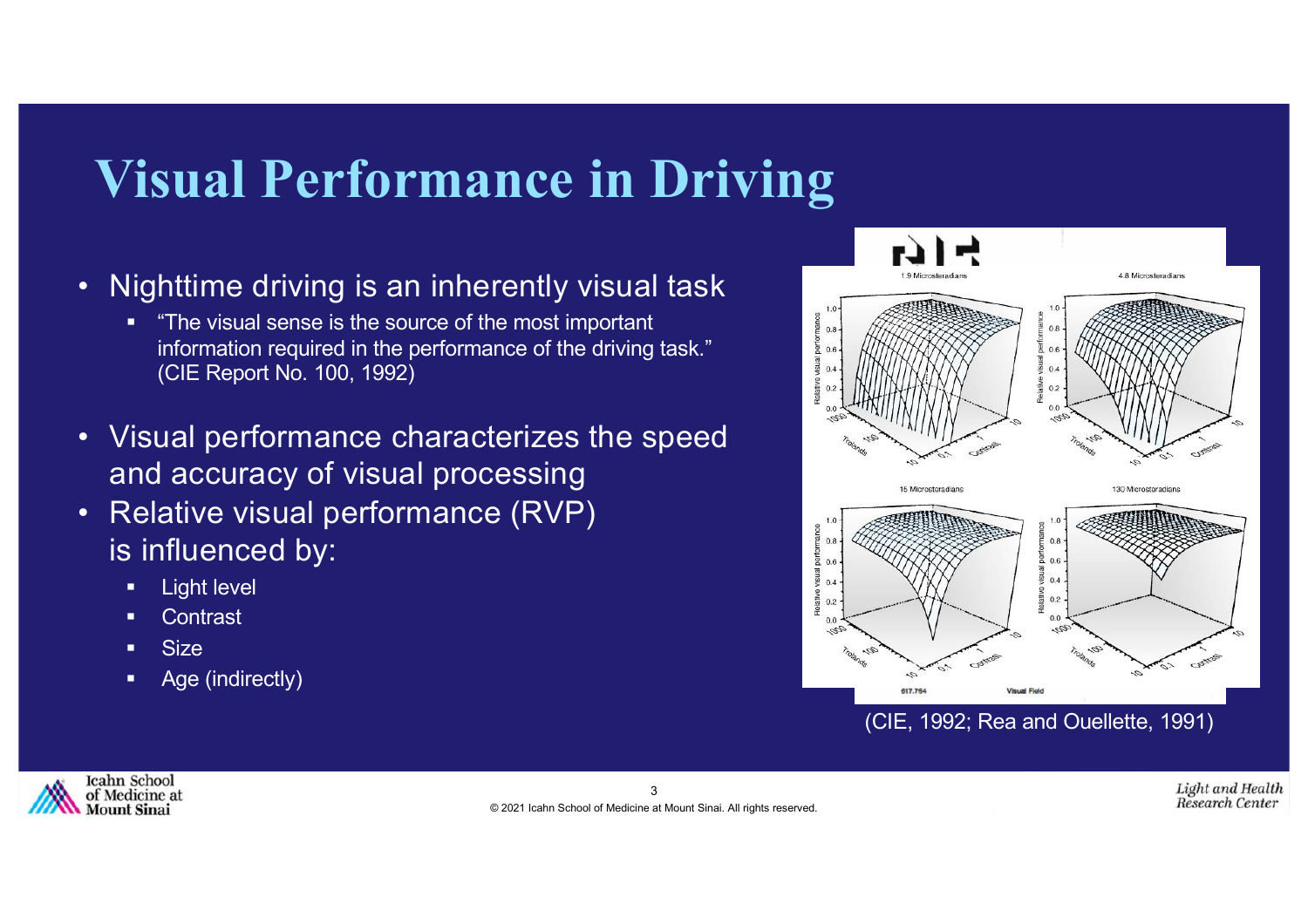### **Is Visual Performance Modeling Useful?**



© 2021 Icahn School of Medicine at Mount Sinai. All rights reserved.

**Mount Sinai**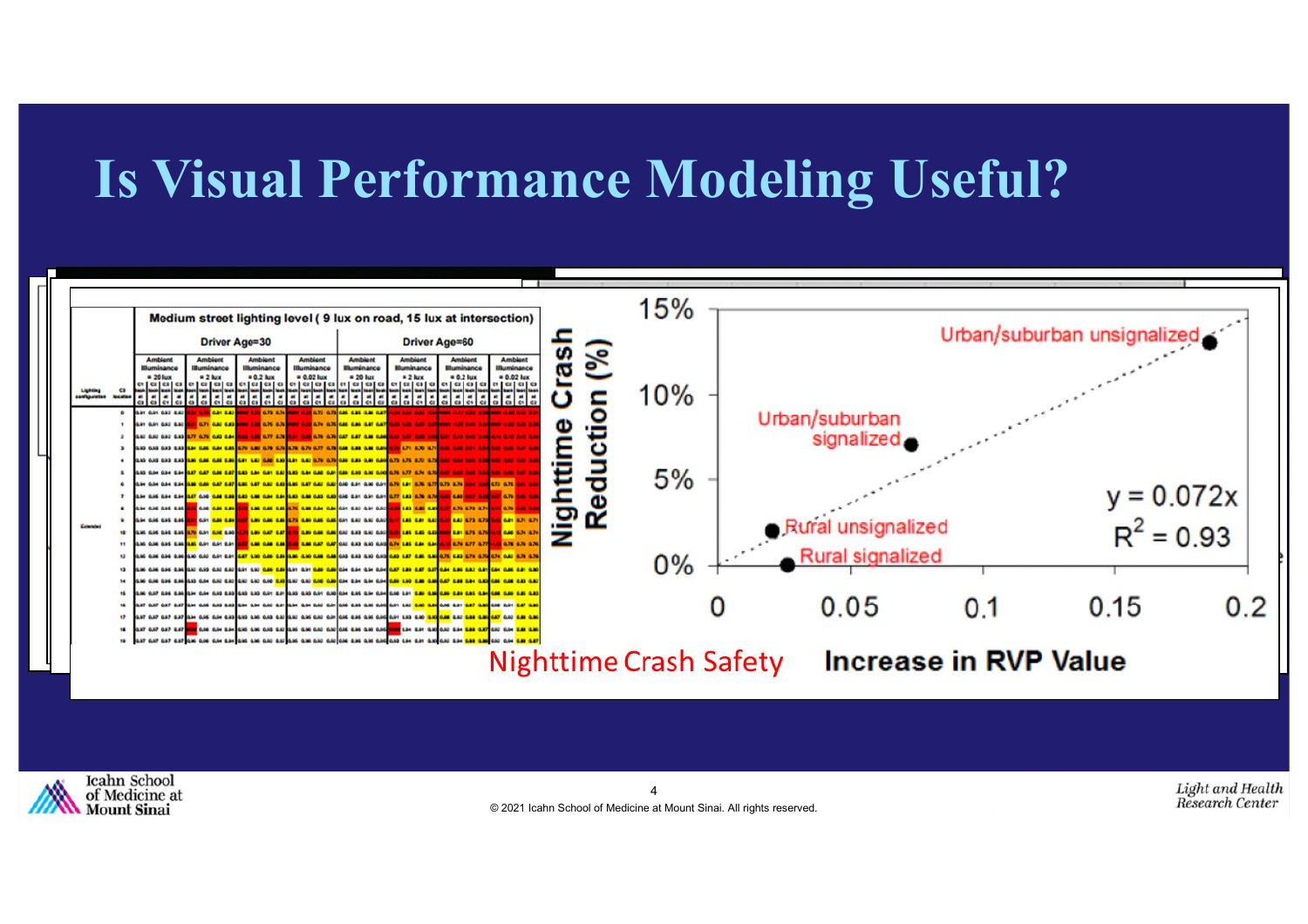#### **The Visibility / Glare "Tradeoff"**



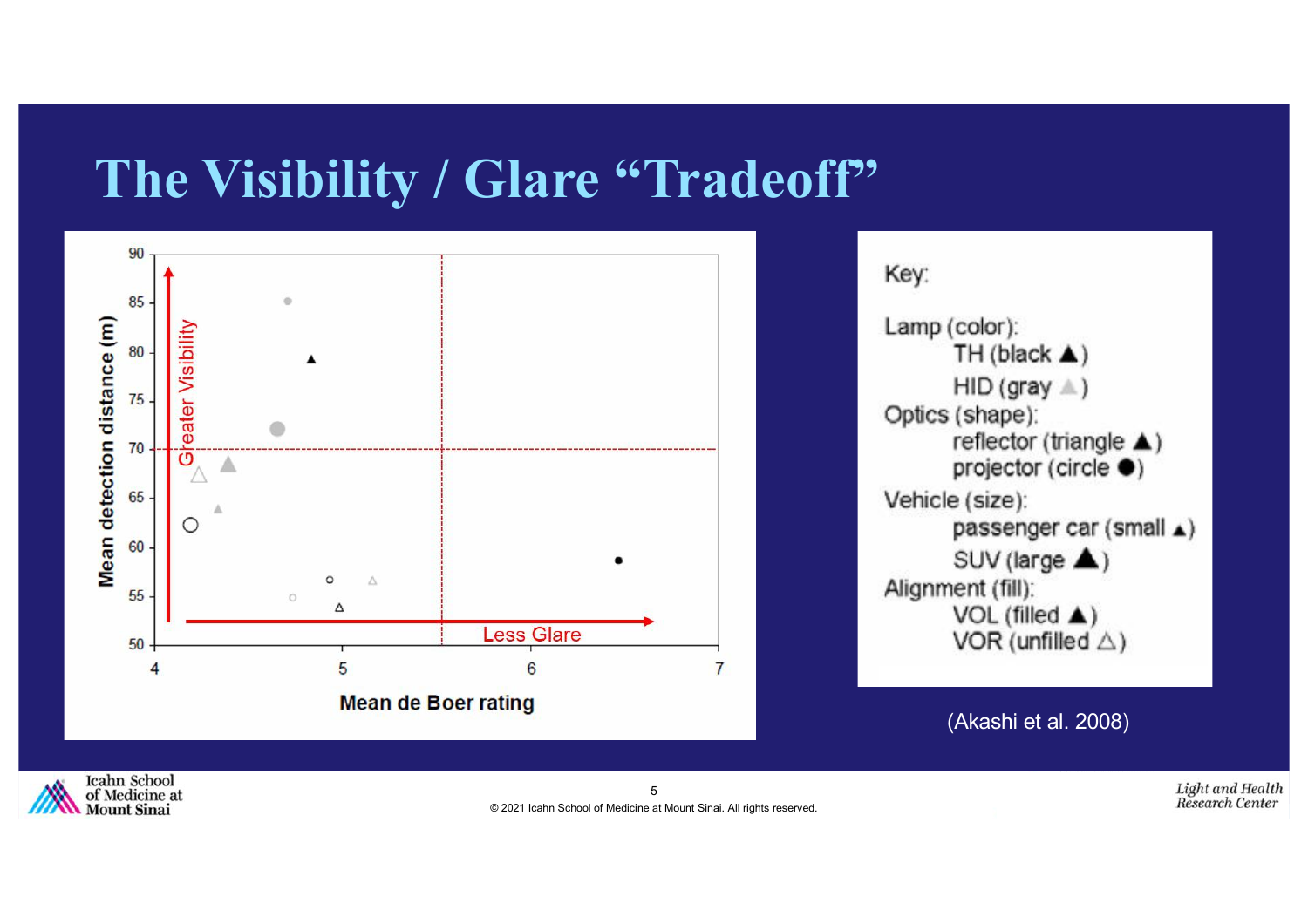## **Averting the Tradeoff: Adaptive Driving Beam**



• Empirical evidence: High beam visibility with low beam glare

(Bullough et al. 2016)







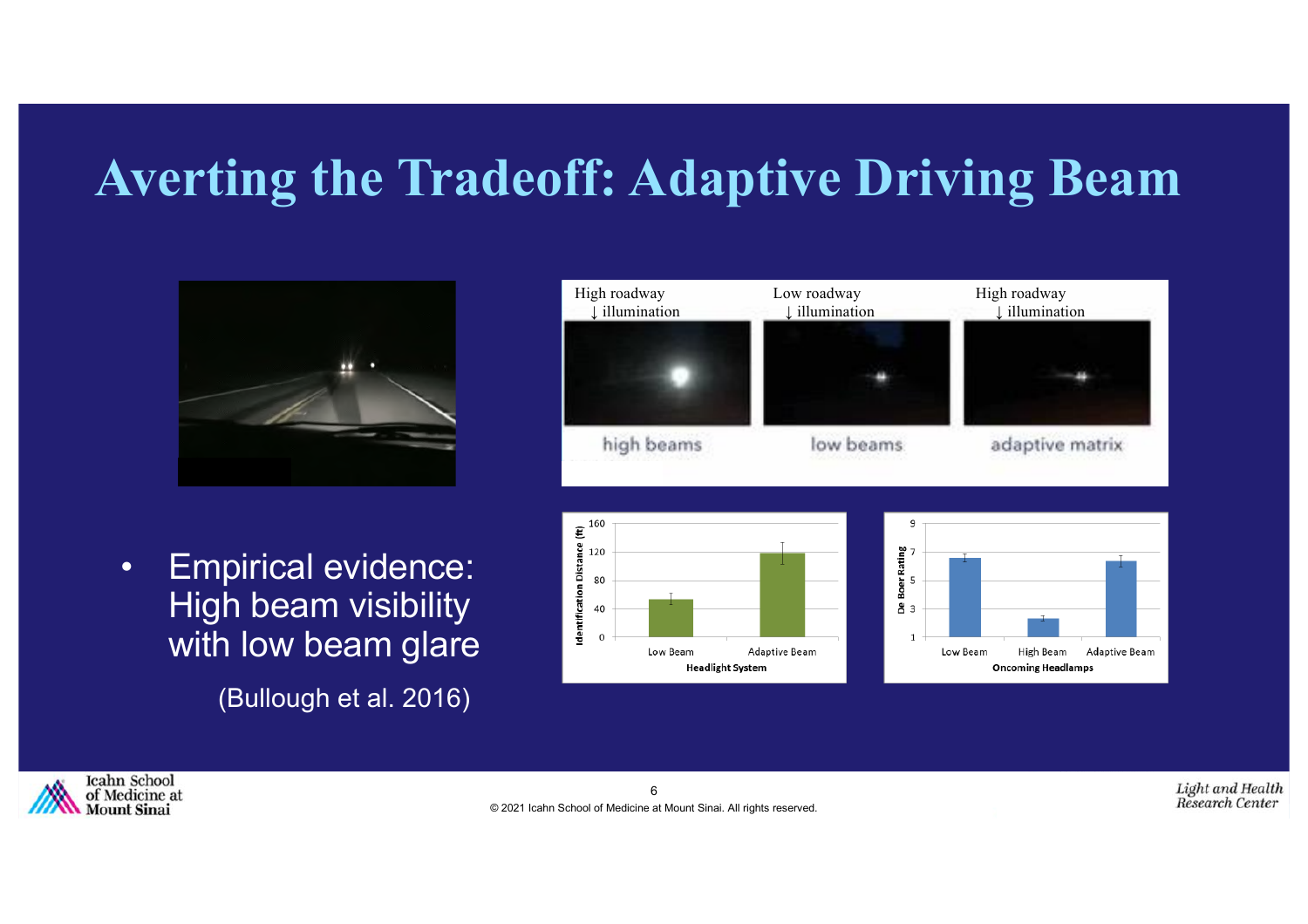# **Analysis Method**

- Investigate impacts of forward and opposing headlight intensity
	- **Default: Low vs. low beams, ADB scenario:** High vs. low beams
	- For driver ages of 30 or 60 yr
	- Oncoming distance: 120 m
- Visibility target: "Child-sized" pedestrian (1  $\times$  0.5 m,  $\rho$ =0.2) between 20 and 500 m away
- Visibility model: Relative visual performance (RVP) model



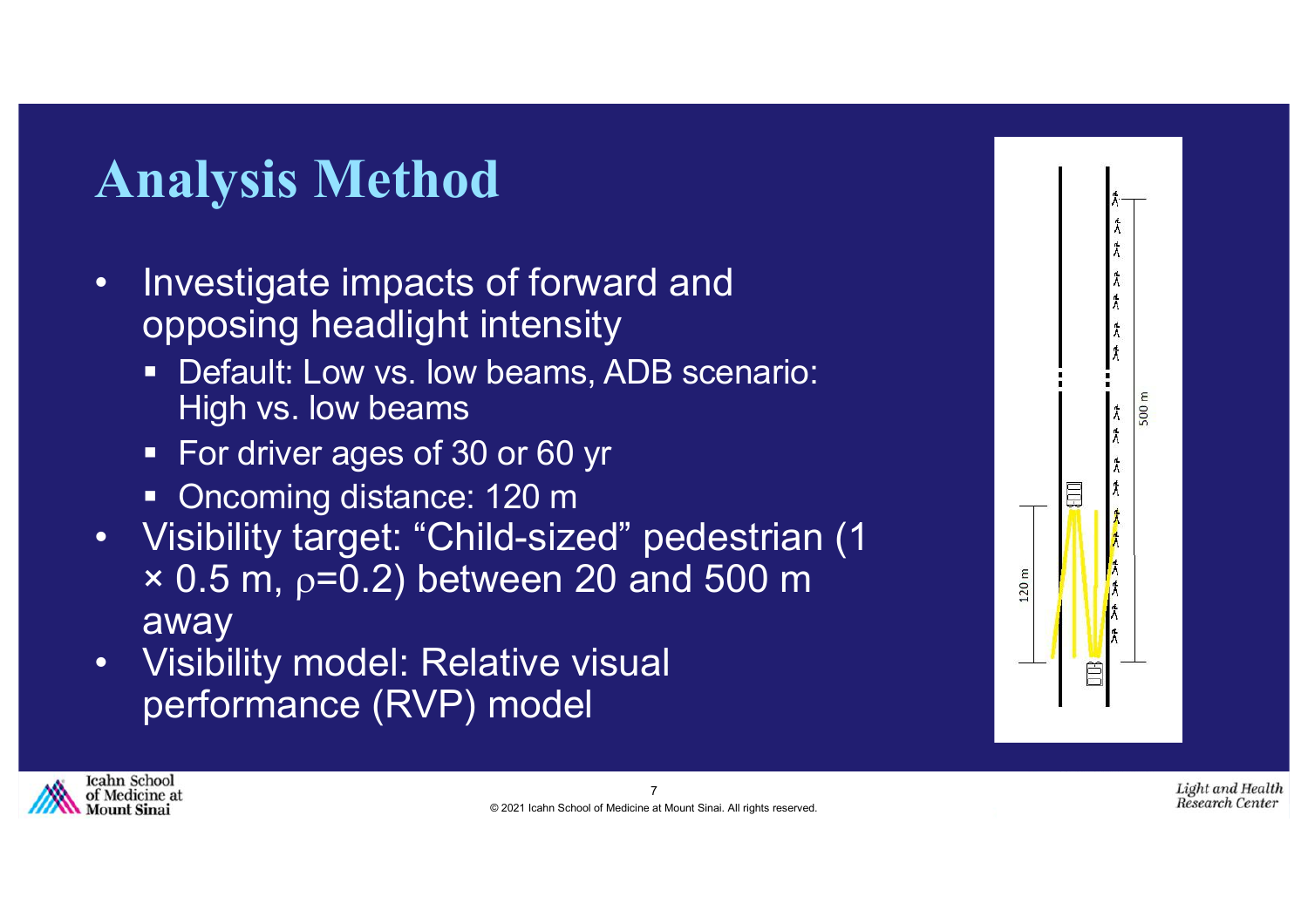#### **Results: Younger Drivers**

- Best performance: Using high beams / facing low beams (corresponds to all-ADB scenario)
- Worst performance: Using low beams / facing high beams
- Low vs. low beams outperformed high vs. high beams



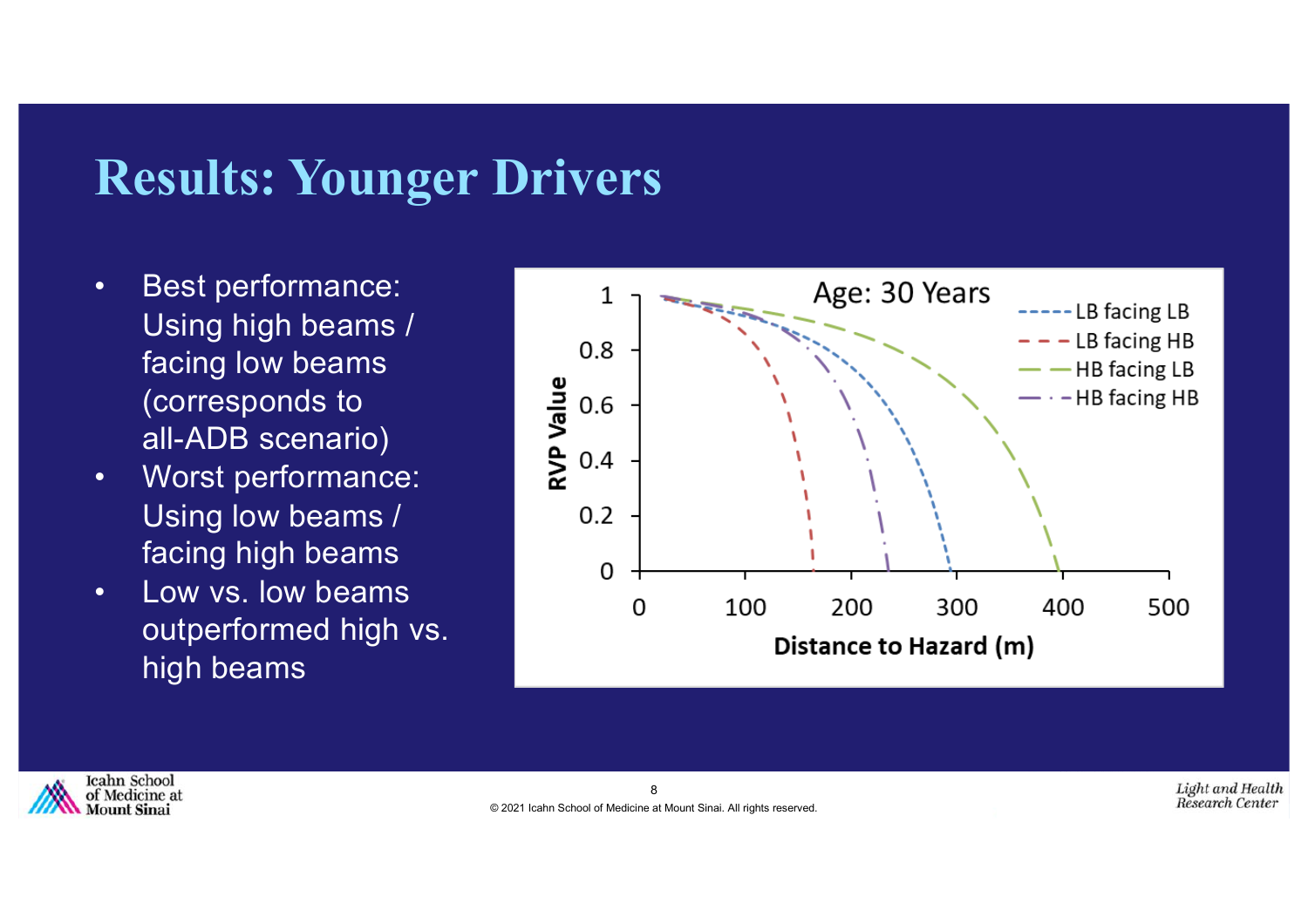### **Results: Older Drivers**

- Shorter threshold visibility distances than for younger drivers
- Rank order is unchanged
- Low vs. low beams performed similarly as high vs. high beams



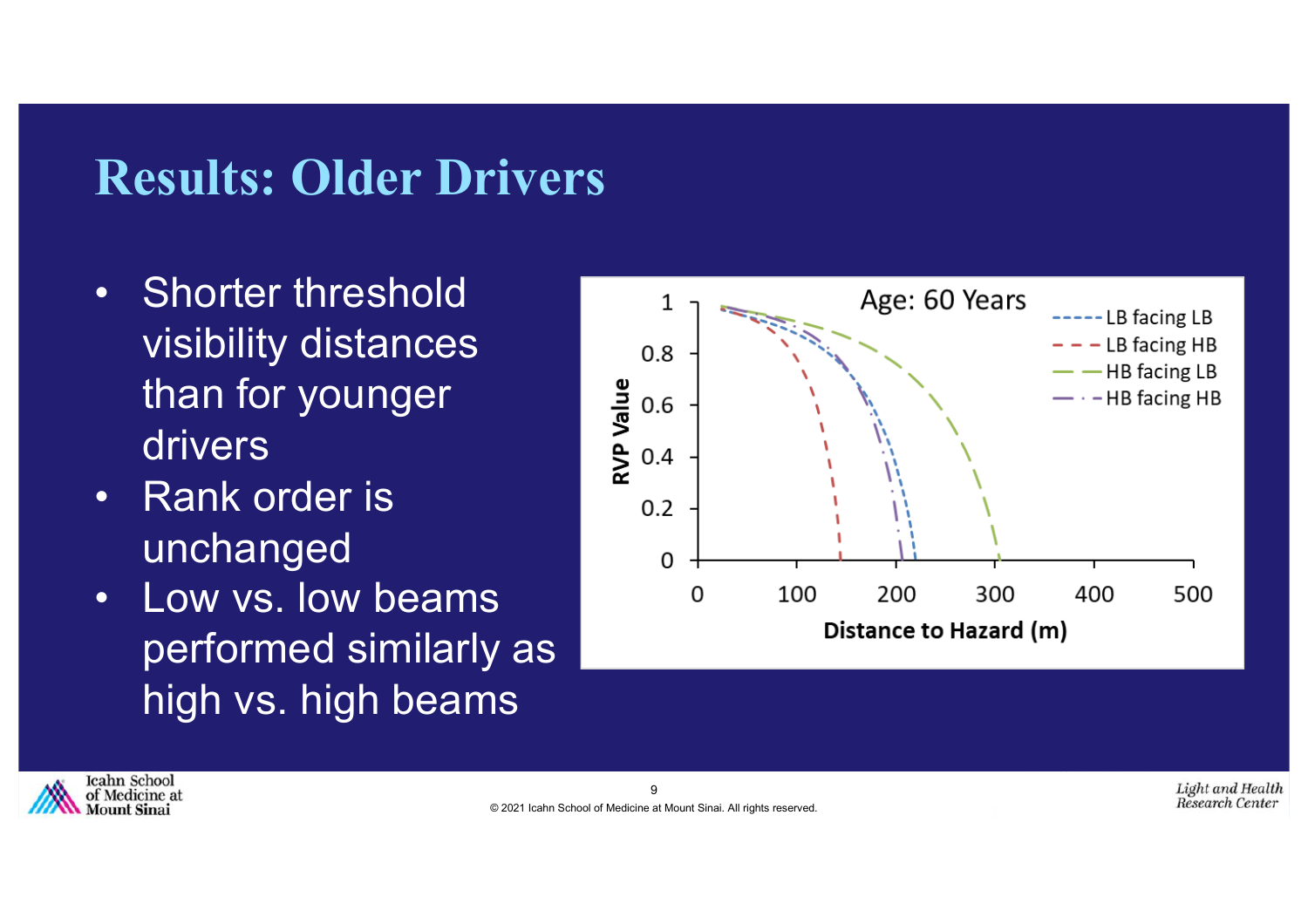### **Discussion**

- For four lighting conditions:
	- § Low vs. low beams (most likely "default" scenario)
	- **E** High vs. low beams (analogous to "all-ADB" scenario)
	- **E** Low vs. high beams
	- **E** High vs. high beams
- Scenarios modeling universal ADB headlight use result in highest RVP values and longest threshold visibility distances
- What is RVP improvement for default and ADB scenarios at minimum stopping distances for asphalt pavement at 120 km/h?

| <b>Scenariox</b>                | <b>RVP</b> (driver<br>age: 30 yr)¤ | <b>RVP</b> (driver<br>age: 60 yr)¤ |
|---------------------------------|------------------------------------|------------------------------------|
| Default (low vs.<br>low beams)¤ | 0.833 <sub>X</sub>                 | $0.671\alpha$                      |
| ADB (high vs.<br>low beams)¤    | 0.906 <sub>X</sub>                 | $0.842\alpha$                      |
| $\triangle$ RVP value¤          | 0.073 <sub>K</sub>                 | $0.171\alpha$                      |

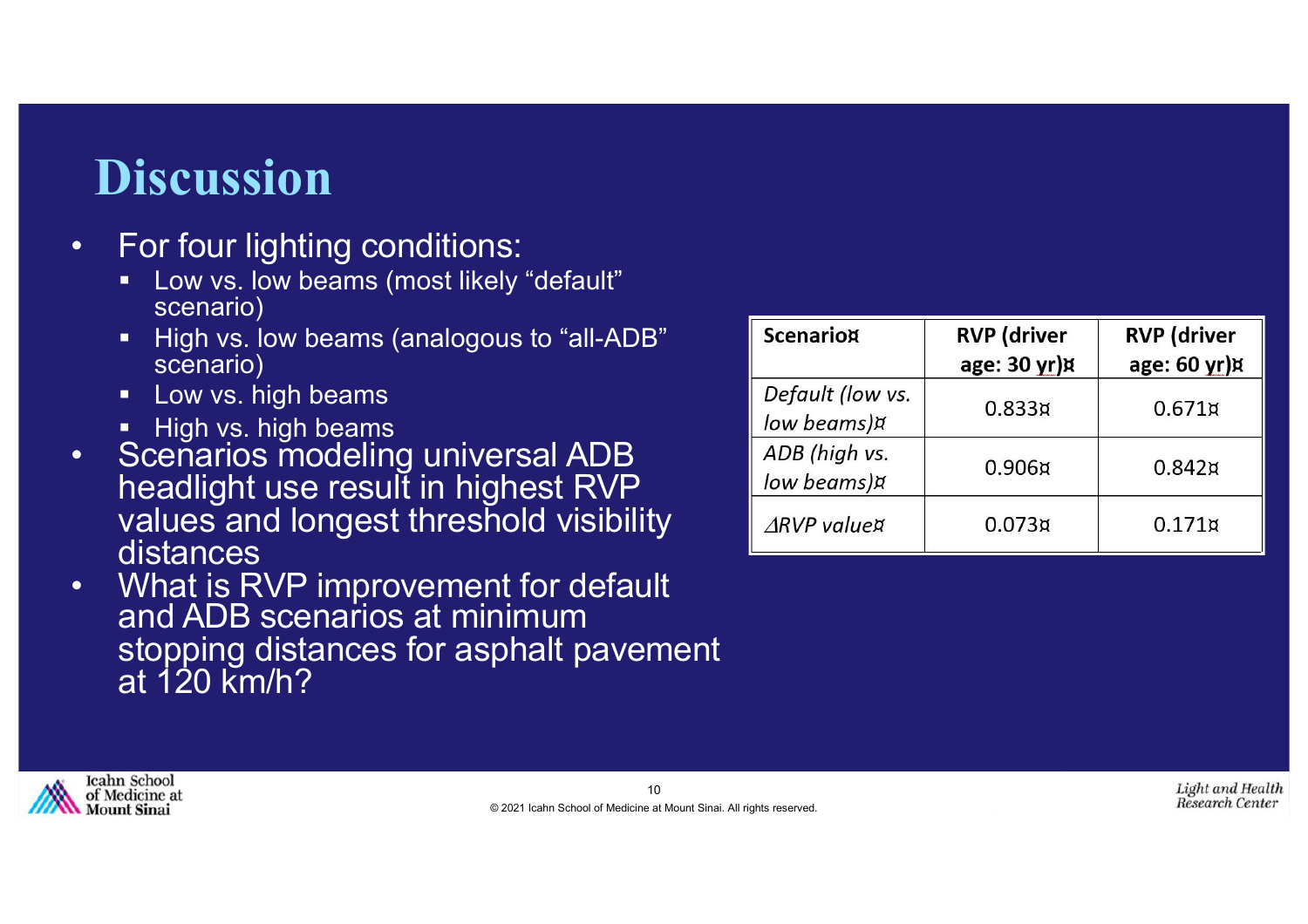### **Discussion (cont'd.)**

- Based on the transfer function between visibility improvements associated with lighting and nighttime crash frequency, the potential nighttime pedestrian crash reduction under the ADB scenario is:
	- **5.3%** for 30 year olds
	- **12.3%** for 60 year olds
- Similar range for safety benefit estimated by Bullough (2014)



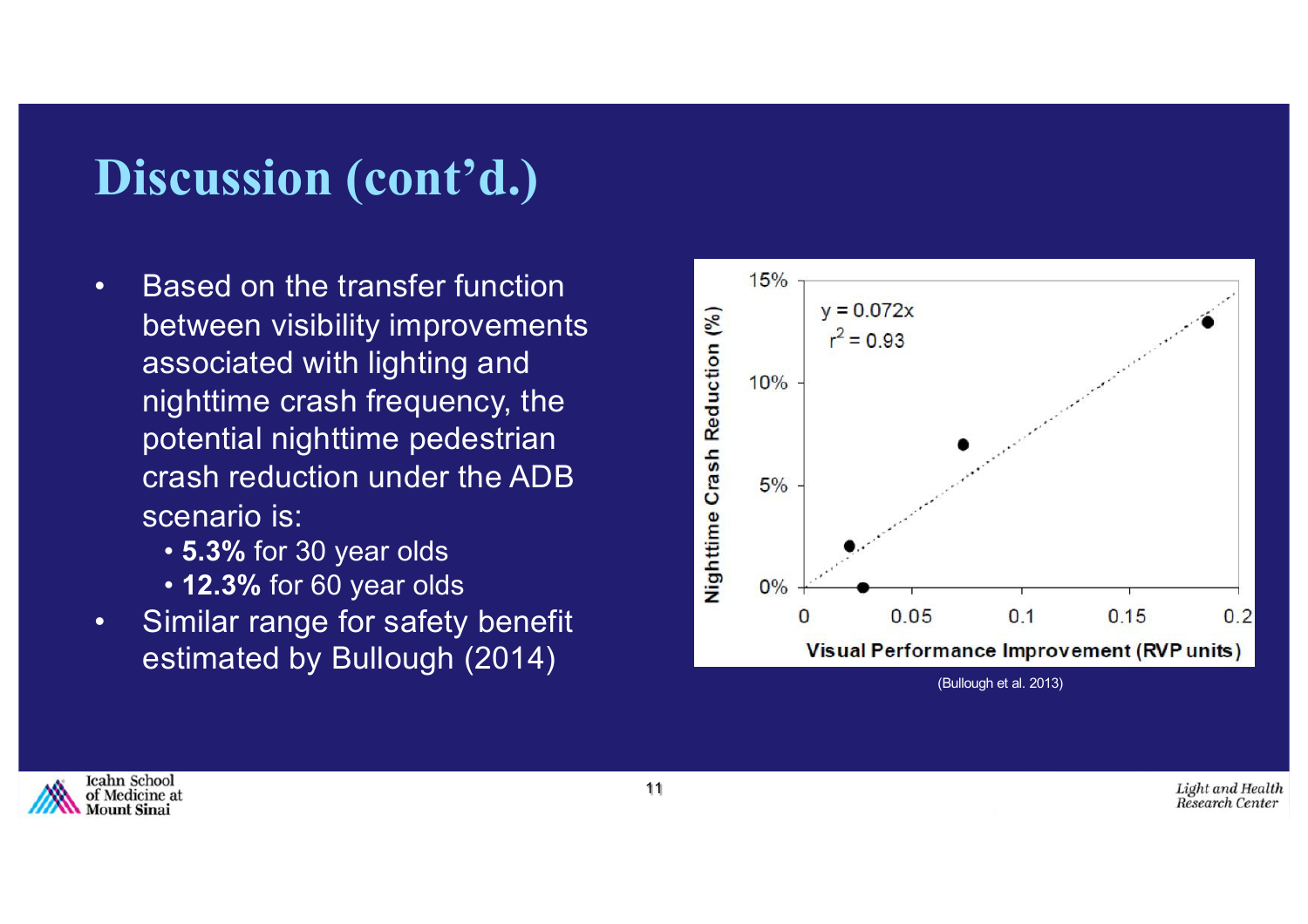## **Summary**

- Empirical results and analytical predictions are consistent with each other and with previously published literature (e.g., Flannagan et al., 2000)
	- Analysis method extended to hazard detection (Bullough, 2014) and visual acquisition of raised pavement markers (Barrette and Pike, 2019)
- Evidence points to improved visibility expected to result in a reduction in nighttime crashes similar in magnitude to that observed from roadway lighting, but without the same magnitude of energy use or light pollution



White LED street lights at a site in Oxfords



Light and Health Research Center